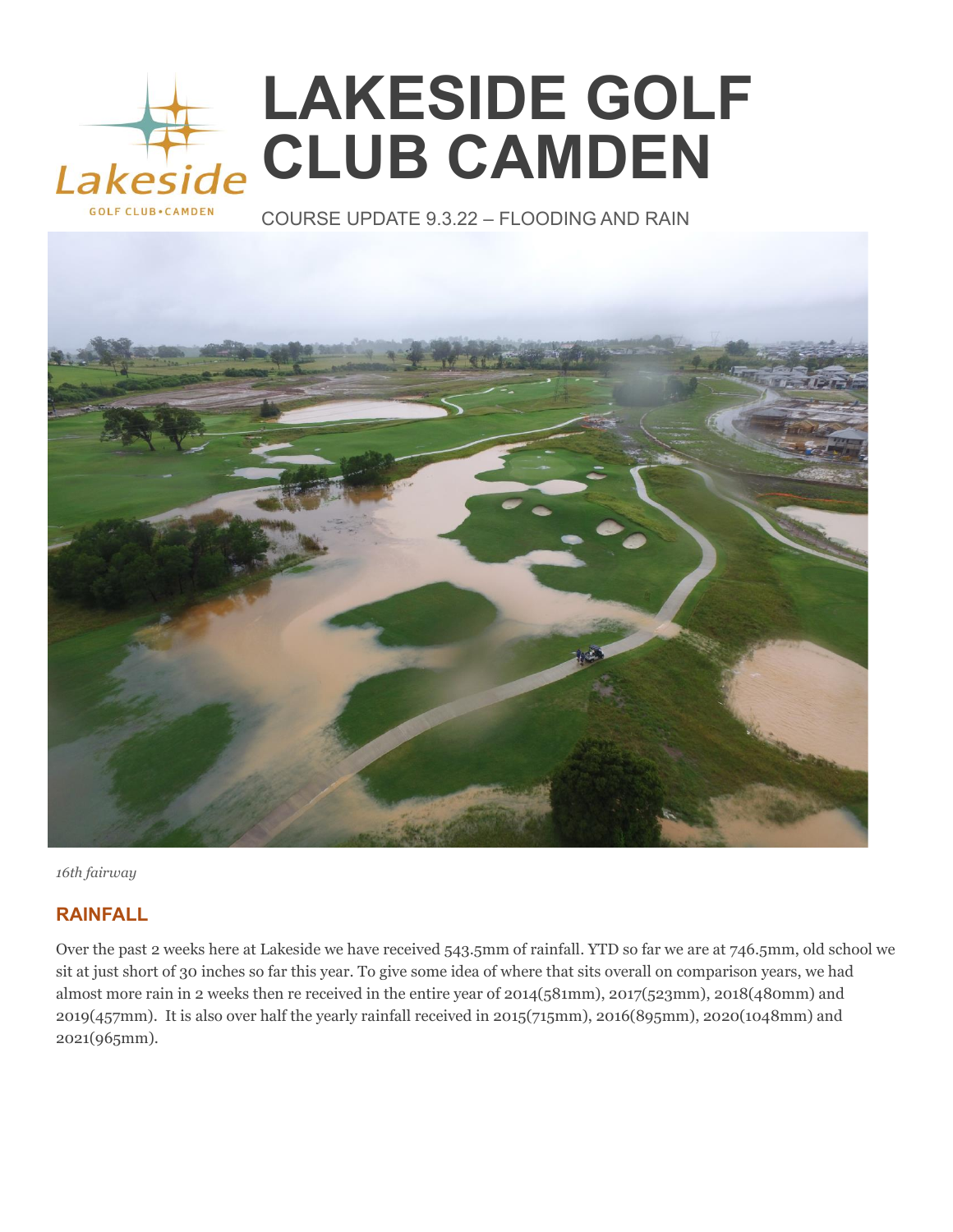## **HOW BAD IS IT OUT THERE?**

We haven't got through with no damage but our course has come through pretty well considering. Low lying areas that have held puddles for 2 weeks will no doubt show signs of disease and damaged turf. These we are anticipating will bounce back with favorable weather in the coming week.

Black Helminthosporium (Helmo) is a common black leaf spot disease which is actually caused by Drechslera, Curvulari, Bipolaris and Exserohilum species of fungi. The disease cycle is generally short, as it requires extended periods of leaf wetness to develop and survive. All fairways have this disease through and we are confident this will disappear over time and better growing conditions. Tees and greens thankfully were cut in between the worst days, and don't show signs of this disease to the same extent.

 *11th fairway damage from constant water* 





*18th bunkers* 

Bunkers have silt in some of them from surrounding areas, with some having little sand in them. The good news is the newly constructed holes have very little damage at all and will be back in play straight away. We will need to pump, de silt, fix matting and liners in some and add more sand in many of them and this will take time.





Silt and mud from water coming onto the course from external developments will be cleaned as much as possible and has already commenced with priority to the most important surfaces first. This will be a time consuming effort and thankfully we don't have many areas at all that require this.



 *9th green and surrounds*